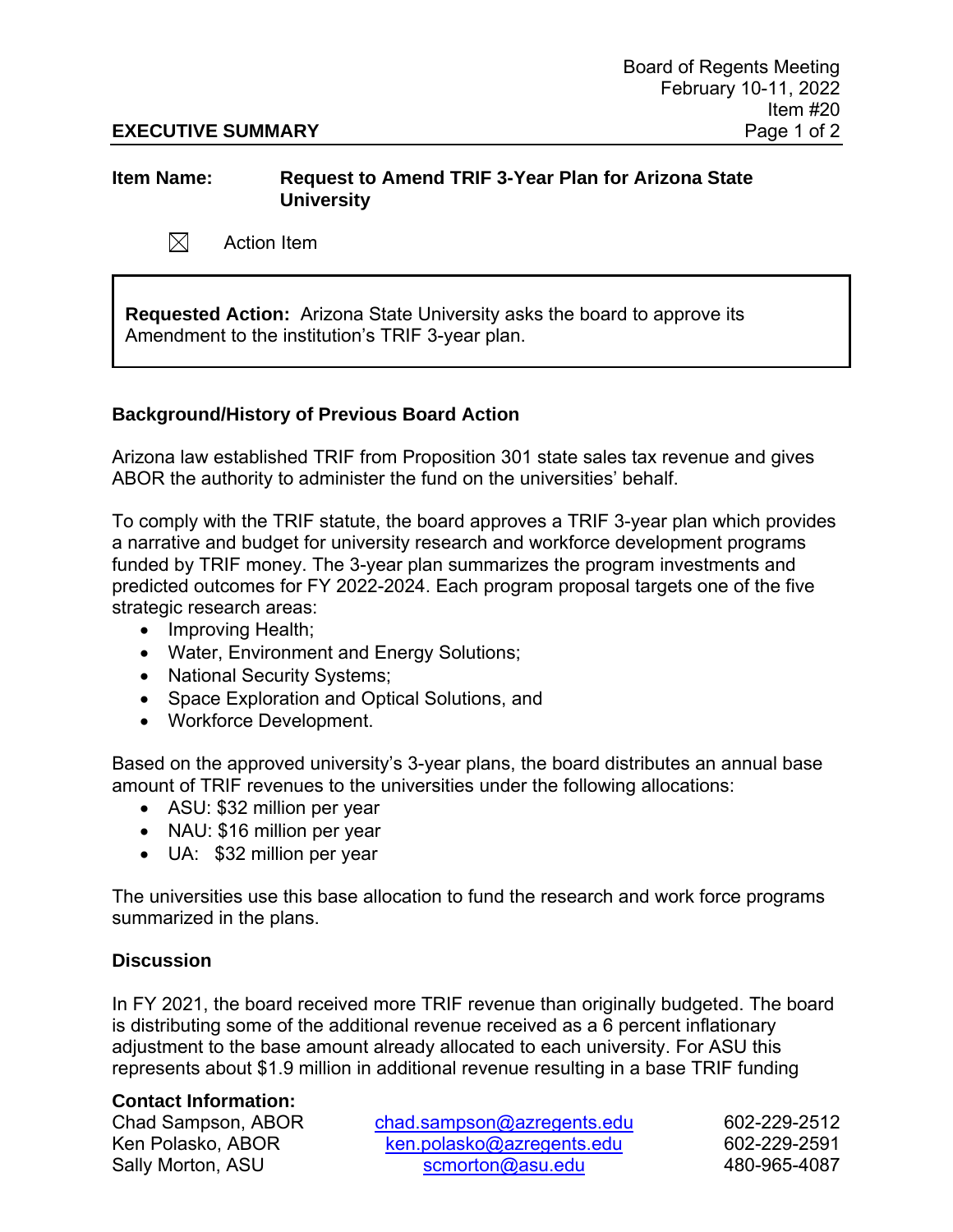# **EXECUTIVE SUMMARY** Page 2 of 2

awarded of \$33.9 million**.** This inflationary adjustment will be ongoing for the duration of the 3-year plan.

ASU revised its 3-year plan to allocate the additional \$1.9 million to strategic investments for two established TRIF programs as explained in the attached amendment. Specific amendments to the plan are identified in red.

# **Committee Review and Recommendation**

The Research and Health Sciences Committee reviewed this item at its January 27, 2022 meeting and recommended forwarding the item to the full board for approval.

# **Statutory/Policy Requirements**

A.R.S. §15-1648 "Technology and Research Initiative Fund"

ABOR Policy 3-412 "Administration of Technology and Research Initiative Fund"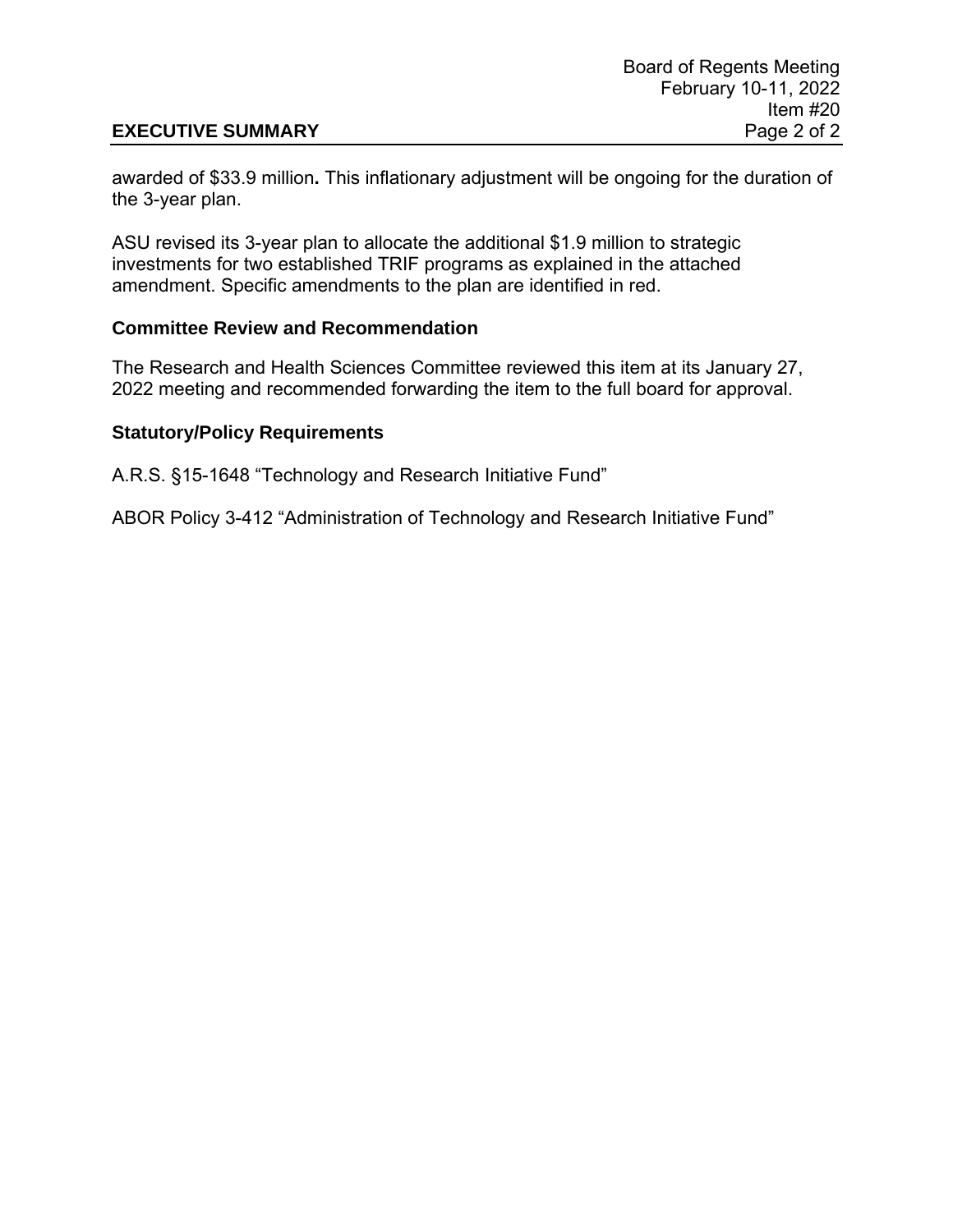# Arizona Board of Regents

Technology and Research Innovation Fund (TRIF) Program Proposal

| University:                                                                                                                                      | Arizona State University                                                                                                       |                |            |              |                |  |  |  |  |  |
|--------------------------------------------------------------------------------------------------------------------------------------------------|--------------------------------------------------------------------------------------------------------------------------------|----------------|------------|--------------|----------------|--|--|--|--|--|
| TRIF Investment Area:                                                                                                                            | Improving Health                                                                                                               |                |            |              |                |  |  |  |  |  |
| Program Name:                                                                                                                                    | Biodesign Institute                                                                                                            |                |            |              |                |  |  |  |  |  |
| Problem Statement:                                                                                                                               |                                                                                                                                |                |            |              |                |  |  |  |  |  |
| Emergent global challenges in medicine, environmental sustainability and national security continue to threaten the health of our                |                                                                                                                                |                |            |              |                |  |  |  |  |  |
| communities and our planet. The Biodesign Institute at Arizona State University is committed to solving such challenges by developing            |                                                                                                                                |                |            |              |                |  |  |  |  |  |
|                                                                                                                                                  |                                                                                                                                |                |            |              |                |  |  |  |  |  |
| rigorous, collaborative, nature-inspired science for the benefit of all life on Earth. By leveraging TRIF investment, Biodesign improves health, |                                                                                                                                |                |            |              |                |  |  |  |  |  |
| ensures security, sustains the planet and provides access and workforce development opportunities.                                               |                                                                                                                                |                |            |              |                |  |  |  |  |  |
|                                                                                                                                                  |                                                                                                                                |                |            |              |                |  |  |  |  |  |
|                                                                                                                                                  |                                                                                                                                |                |            |              |                |  |  |  |  |  |
| Program Description:                                                                                                                             |                                                                                                                                |                |            |              |                |  |  |  |  |  |
| As the premiere scientific research institute in one of the nation's fastest-growing research universities, the Biodesign Institute addresses an |                                                                                                                                |                |            |              |                |  |  |  |  |  |
|                                                                                                                                                  |                                                                                                                                |                |            |              |                |  |  |  |  |  |
| expansive array of global challenges by creating nature-inspired solutions to address society's greatest challenges in biomedical health,        |                                                                                                                                |                |            |              |                |  |  |  |  |  |
| environmental sustainability and national security. Biodesign is poised to promote workforce and leadership development with academic            |                                                                                                                                |                |            |              |                |  |  |  |  |  |
| and hands-on, laboratory enrichment experiences and education to advance research, technology and thought leadership in the state of             |                                                                                                                                |                |            |              |                |  |  |  |  |  |
| Arizona, and to elevate and expand Arizona's highly skilled workforce. Voter-supported investment in university research pioneered at            |                                                                                                                                |                |            |              |                |  |  |  |  |  |
| Biodesign allocates resources to promote access to highly skilled experts and technologies in state-of-the-art laboratories for high-impact      |                                                                                                                                |                |            |              |                |  |  |  |  |  |
| research of societal value. In this way TRIF funding is a powerful driver of scientific excellence and enables multiple pathways to enrich the   |                                                                                                                                |                |            |              |                |  |  |  |  |  |
| economy through higher education access for workforce development, with ASU Biodesign-specific programs in impactful areas.                      |                                                                                                                                |                |            |              |                |  |  |  |  |  |
|                                                                                                                                                  |                                                                                                                                |                |            |              |                |  |  |  |  |  |
|                                                                                                                                                  |                                                                                                                                |                |            |              |                |  |  |  |  |  |
| What is the University's Advantage and/or Anticipated Funding Opportunities?                                                                     |                                                                                                                                |                |            |              |                |  |  |  |  |  |
|                                                                                                                                                  | The ASU advantage for additional funding opportunities are many, including: 1. Expansion of COVID-19 testing success to a more |                |            |              |                |  |  |  |  |  |
| generalized platform for developing new ways to rapidly diagnose and detect disease. 2. Expansion of the Neurodegenerative Disease               |                                                                                                                                |                |            |              |                |  |  |  |  |  |
| Research Center (NDRC) under the leadership of Jeff Kordower. 3. In partnership with the ASU School for Complex Adaptive Systems,                |                                                                                                                                |                |            |              |                |  |  |  |  |  |
| expand efforts in cybersecurity, artificial intelligence, deep learning and computational biology to reduce internet security threats and        |                                                                                                                                |                |            |              |                |  |  |  |  |  |
| measure the impact of censorship on internet architecture. 4. Leverage TRIF funding to enable the formation of spinout companies. 5.             |                                                                                                                                |                |            |              |                |  |  |  |  |  |
|                                                                                                                                                  |                                                                                                                                |                |            |              |                |  |  |  |  |  |
| Established the Biodesign Center for Sustainable Macromolecular Materials and Manufacturing (BCSM3) to focus on sustainable                      |                                                                                                                                |                |            |              |                |  |  |  |  |  |
| manufacturing and polymer chemistry, with goals of generation of sustainable, environmentally friendly materials. 6. Development of table-       |                                                                                                                                |                |            |              |                |  |  |  |  |  |
| Is there an Arizona Specific Benefit or Impact?                                                                                                  |                                                                                                                                |                |            |              |                |  |  |  |  |  |
| Biodesign is committed to impactful programs to improve human health and economic opportunity in Arizona. TRIF funding to the Biodesign          |                                                                                                                                |                |            |              |                |  |  |  |  |  |
| Institute would enhance the workforce and impact health in many areas, including: 1. Through Compact X-ray free electron laser/compact           |                                                                                                                                |                |            |              |                |  |  |  |  |  |
| X-ray light source student internships, train the next generation of X-ray machinists, technologists and physicists. 2. Through internships      |                                                                                                                                |                |            |              |                |  |  |  |  |  |
|                                                                                                                                                  |                                                                                                                                |                |            |              |                |  |  |  |  |  |
| and fellowships in the ASU Biodesign Clinical Testing Laboratory (ABCTL), train and educate workers to seek new technologies and                 |                                                                                                                                |                |            |              |                |  |  |  |  |  |
| solutions to respond to potential infectious viruses such as COVID-19 and its various strains. 3. Develop Biodesign workforce training           |                                                                                                                                |                |            |              |                |  |  |  |  |  |
| opportunities in semiconductor science and sustainable manufacturing as well as other key areas of economic value.                               |                                                                                                                                |                |            |              |                |  |  |  |  |  |
|                                                                                                                                                  |                                                                                                                                |                |            |              |                |  |  |  |  |  |
| <b>Investment Detail</b>                                                                                                                         |                                                                                                                                |                |            |              |                |  |  |  |  |  |
|                                                                                                                                                  |                                                                                                                                | 2022           | 2023       | 2024         |                |  |  |  |  |  |
| Infrastructure                                                                                                                                   |                                                                                                                                |                |            |              | Total          |  |  |  |  |  |
|                                                                                                                                                  |                                                                                                                                | 4,620,982      | 4,620,982  | 4,620,982    | 13,862,946     |  |  |  |  |  |
| <b>Basic Research</b>                                                                                                                            |                                                                                                                                | $\overline{0}$ | 0          | $\mathbf{0}$ | $\Omega$       |  |  |  |  |  |
| <b>Applied Research</b>                                                                                                                          |                                                                                                                                | 2,138,000      | 2,138,000  | 2,138,000    | 6,414,000      |  |  |  |  |  |
| Development                                                                                                                                      |                                                                                                                                | 2,138,000      | 2,138,000  | 2,138,000    | 6,414,000      |  |  |  |  |  |
| Total                                                                                                                                            |                                                                                                                                | 8,896,982      | 8,896,982  | 8,896,982    | 26,690,946     |  |  |  |  |  |
|                                                                                                                                                  |                                                                                                                                |                |            |              |                |  |  |  |  |  |
| <b>Performance Measures</b>                                                                                                                      |                                                                                                                                |                |            |              |                |  |  |  |  |  |
|                                                                                                                                                  |                                                                                                                                | 2022           | 2023       | 2024         | Total          |  |  |  |  |  |
| Faculty Startup Package Expenses                                                                                                                 |                                                                                                                                | 0              | 0          | 0            | $\overline{0}$ |  |  |  |  |  |
| Postdocs Supported                                                                                                                               |                                                                                                                                | 95             | 100        | 105          | 300            |  |  |  |  |  |
| Graduate Students                                                                                                                                |                                                                                                                                | 415            | 436        | 458          | 1,309          |  |  |  |  |  |
| Undergraduate Students                                                                                                                           |                                                                                                                                | 159            | 167        | 176          | 502            |  |  |  |  |  |
| Sponsored Project Funding                                                                                                                        |                                                                                                                                | 56,867,053     | 59,710,405 | 62,695,925   | 179,273,383    |  |  |  |  |  |
| Publications in Academic Peer-Reviewed Journals                                                                                                  |                                                                                                                                | 0              | 0          | 0            | 0              |  |  |  |  |  |
| Startups                                                                                                                                         |                                                                                                                                | 4              | 4          | 5            | 13             |  |  |  |  |  |